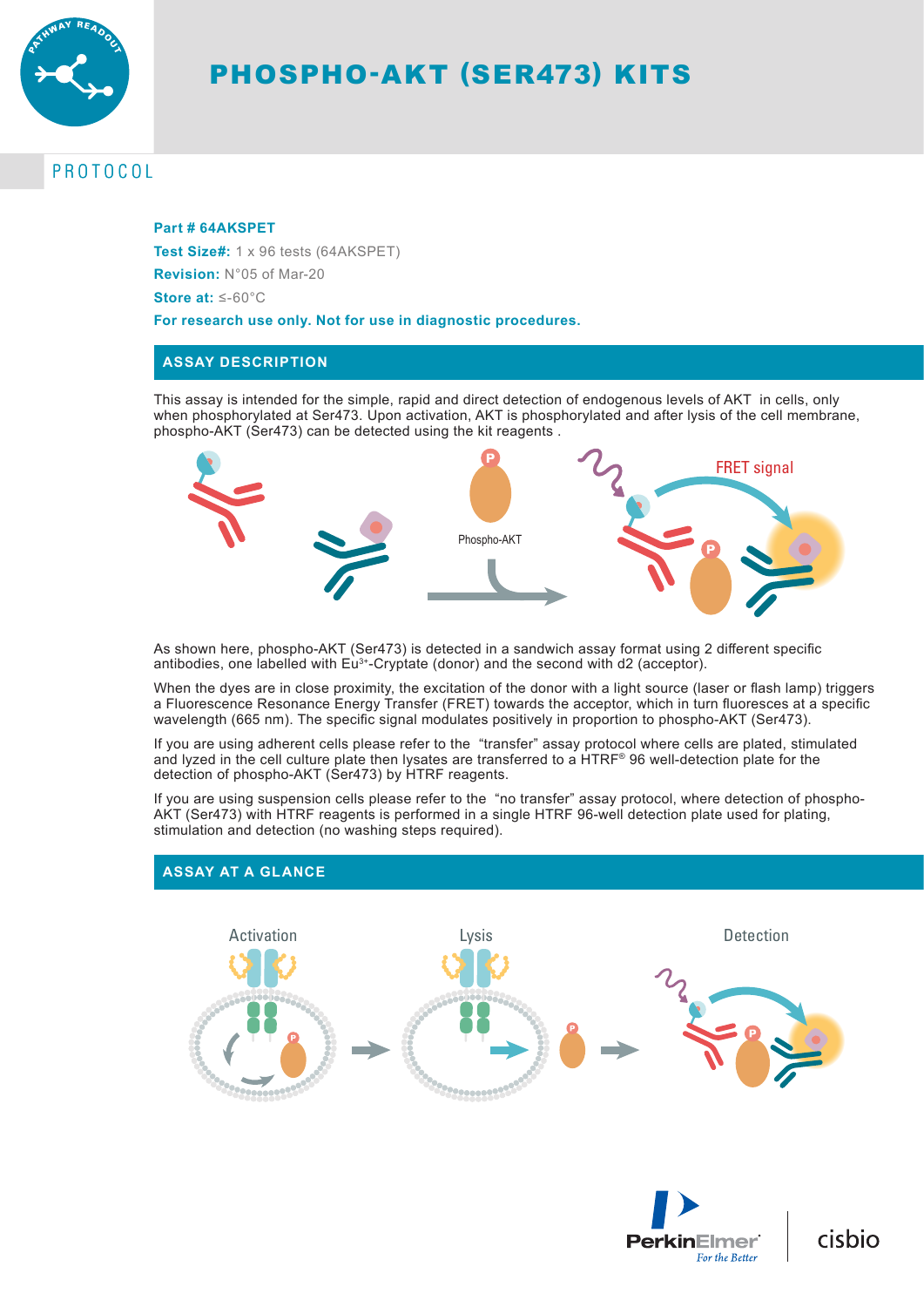|                                                   |                 | <b>Nb</b> | Volume per vial | <b>Storage</b> |
|---------------------------------------------------|-----------------|-----------|-----------------|----------------|
| <b>Phospho-AKT Eu Cryptate</b><br>antibody        | red cap         | 1         | $10 \mu L$      | $≤-16°C$       |
| Phospho-AKT d2 antibody                           | blue cap        | 1         | $10 \mu L$      | $≤-16°C$       |
| <b>Control lysate</b><br>(ready-to-use)           | green cap       | 1         | $150 \mu L$     | $≤-60°C$       |
| <b>Blocking reagent*</b><br>(stock solution 100X) | purple cap      | 1         | $300 \mu L$     | $≤-16°C$       |
| Lysis buffer* #1<br>(stock solution 4X)           | transparent cap |           | 2 mL            | $≤-16°C$       |
| <b>Detection buffer**</b><br>(ready-to-use)       | orange cap      |           | $0.5$ mL        | $≤-16°C$       |
| <b>HTRF 96 well detection plate</b>               |                 | 1         |                 | <b>RT</b>      |

\* Amounts of reagents provided are sufficient for generating 8 mL of cell lysate.

\*\* The Detection Buffer is used to prepare working solutions of acceptor and donor reagents.

#### **STORAGE STABILITY**

Antibodies, control lysate and buffers should be stored frozen at ≤-60°C until use.

Thawed lysis buffer, detection buffer and blocking reagent can be stored at 2-8°C in your premises. Thawed antibodies are stable 48 hours at 2-8°C; they can be refrozen (at ≤-16°C ) and thawed at least one more time. Control lysate must be stored frozen at ≤-60°C. Thawed control lysate can be refrozen (at ≤-60°C) and thawed one more time.

#### **REAGENT PREPARATION**

Allow all reagents to thaw before use.

We recommend centrifuging the vials gently after thawing, before pipeting the stock solutions.

#### **CONTROL LYSATE SOLUTION: READY-TO-USE**

The control cell lysate is only provided as an internal assay control to check the quality of the results obtained. The window between control lysate and negative control should be greater than 2.

#### **PREPARATION OF ANTIBODY WORKING SOLUTIONS**

HTRF reagent concentrations have been set for optimal assay performances. Note that any dilution or improper use of the d2 and Cryptate-antibodies will impair the assay's quality. Be careful, as working solution preparation for antibodies may differ between the different kit sizes.

Antibody working solutions are stable for 2 days at 2-8°C.

Dilute the antibodies with detection buffer, and just prior to dispensing, pre-mix (1vol/1vol) the Phospho-AKT Eu Cryptate antibody & the Phospho-AKT d2 antibody. In practice:

| Phospho-AKT d2 antibody<br>working solutions                                                                                                                                 | Phospho-AKT Eu Cryptate antibody<br>working solutions                  | <b>Pre-mixed Phospho-AKT Eu Cryptate</b><br>antibody & Phospho-AKT d2 antibody<br>working solutions                                                                                           |
|------------------------------------------------------------------------------------------------------------------------------------------------------------------------------|------------------------------------------------------------------------|-----------------------------------------------------------------------------------------------------------------------------------------------------------------------------------------------|
| 200 µL<br>Acceptor-<br>antibody<br>detection<br>$(10 \mu L)$<br>buffer                                                                                                       | 200 µL<br>Cryptate-<br>antibody<br>detection<br>$(10 \mu L)$<br>buffer | 1 volume<br>1 volume<br>Cryptate-<br>Acceptor-<br>antibody<br>antibody<br>working<br>working<br>solution<br>solution                                                                          |
| Add 200 µL of detection buffer to the 10 µL of Acceptor-<br>Add 200 µL of detection buffer to the 10 µL of Cryptate-<br>antibody stock solution.<br>antibody stock solution. |                                                                        | Mix gently the Phospho-AKT Eu Cryptate antibody and Phospho-<br>AKT d2 antibody working solutions:<br>add 210 µL of Phospho-AKT d2 antibody to 210 µL of Phospho-<br>AKT Eu Cryptate antibody |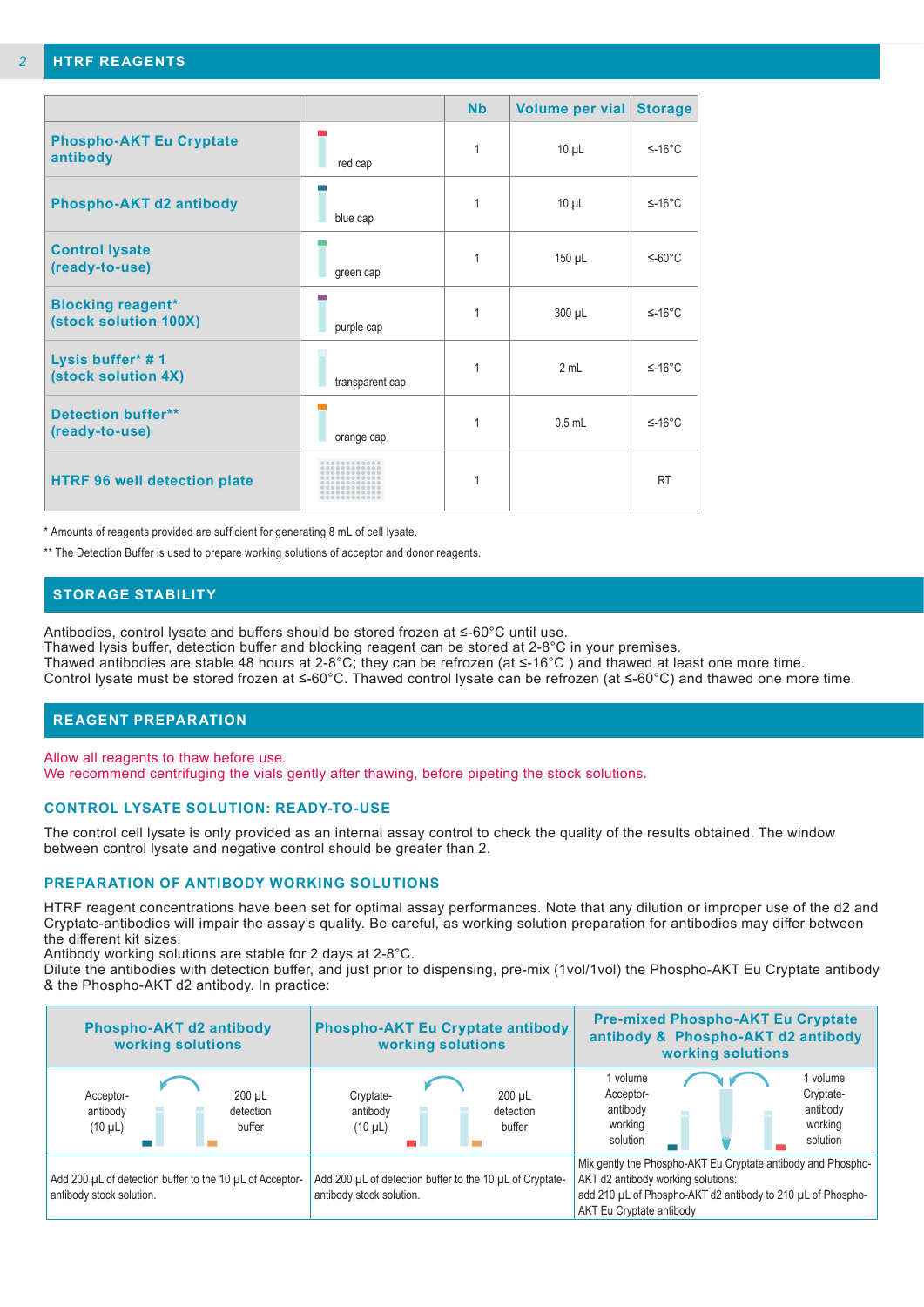

\*Depending on cell lines used, volume of lysis buffer should be optimized.

#### For other culture formats, please refer to the recommended volumes in the table below

| Cell culture microplate/flask | Cell seeding                               | Volume of lysis buffer after<br>medium removal |
|-------------------------------|--------------------------------------------|------------------------------------------------|
| 96-well                       | 25 - 100 x 10 <sup>3</sup> cells / well    | $50 \mu L$                                     |
| 24-well                       | 140 - 550 x 10 $3$ cells / well            | $250 \mu L$                                    |
| 12-well                       | 290 - 1,150 x 10 <sup>3</sup> cells / well | 500 uL                                         |
| 6-well                        | 700 - 2,800 x 10 <sup>3</sup> cells / well | $1.5$ mL                                       |

#### **PREPARATION OF SUPPLEMENTED LYSIS BUFFER FOR «TRANSFER» ASSAY PROTOCOL ON ADHERENT CELLS**

Make sure that the lysate has been generated by using the kit reagents.

Supplemented lysis buffer differs between the protocols. Make sure to use the appropriate supplemented lysis buffer depending on the chosen protocol's specification.

Prepare the required amount of supplemented lysis buffer before running the assay, working solutions are stable for 2 days at  $2-8$ °C.

Determine the amount of supplemented lysis buffer needed for the experiment. For example, in a 96-well culture plate, use 50 µL of lysis buffer. Prepare 1X lysis buffer solution and then dilute the blocking reagent stock solution 100-fold with this lysis buffer 1X. In practice:

| Transfer assay protocol on adherent cells                                                                                                                               |                                                                                                                                                                            |  |  |  |
|-------------------------------------------------------------------------------------------------------------------------------------------------------------------------|----------------------------------------------------------------------------------------------------------------------------------------------------------------------------|--|--|--|
| <b>Preparation of lysis buffer 1x</b>                                                                                                                                   | Dilution of the blocking reagent                                                                                                                                           |  |  |  |
| 1 volume<br>3 volumes                                                                                                                                                   | 1 volume<br>99 volumes                                                                                                                                                     |  |  |  |
| Lysis buffer 4X<br>Distilled water                                                                                                                                      | <b>Blocking reagent</b><br>Lysis buffer 1X                                                                                                                                 |  |  |  |
| Dilute the "lysis buffer 4X" 4-fold with distilled water to prepare lysis buffer 1X:<br>Take 2 mL of lysis buffer 4X and add it to 6 mL of distilled water. Mix gently. | Dilute the "blocking reagent" 100-fold with "Lysis buffer 1X":<br>Take 80 µL of "Blocking reagent stock solution" and add it to 7.92 mL of lysis buffer 1X.<br>Mix gently. |  |  |  |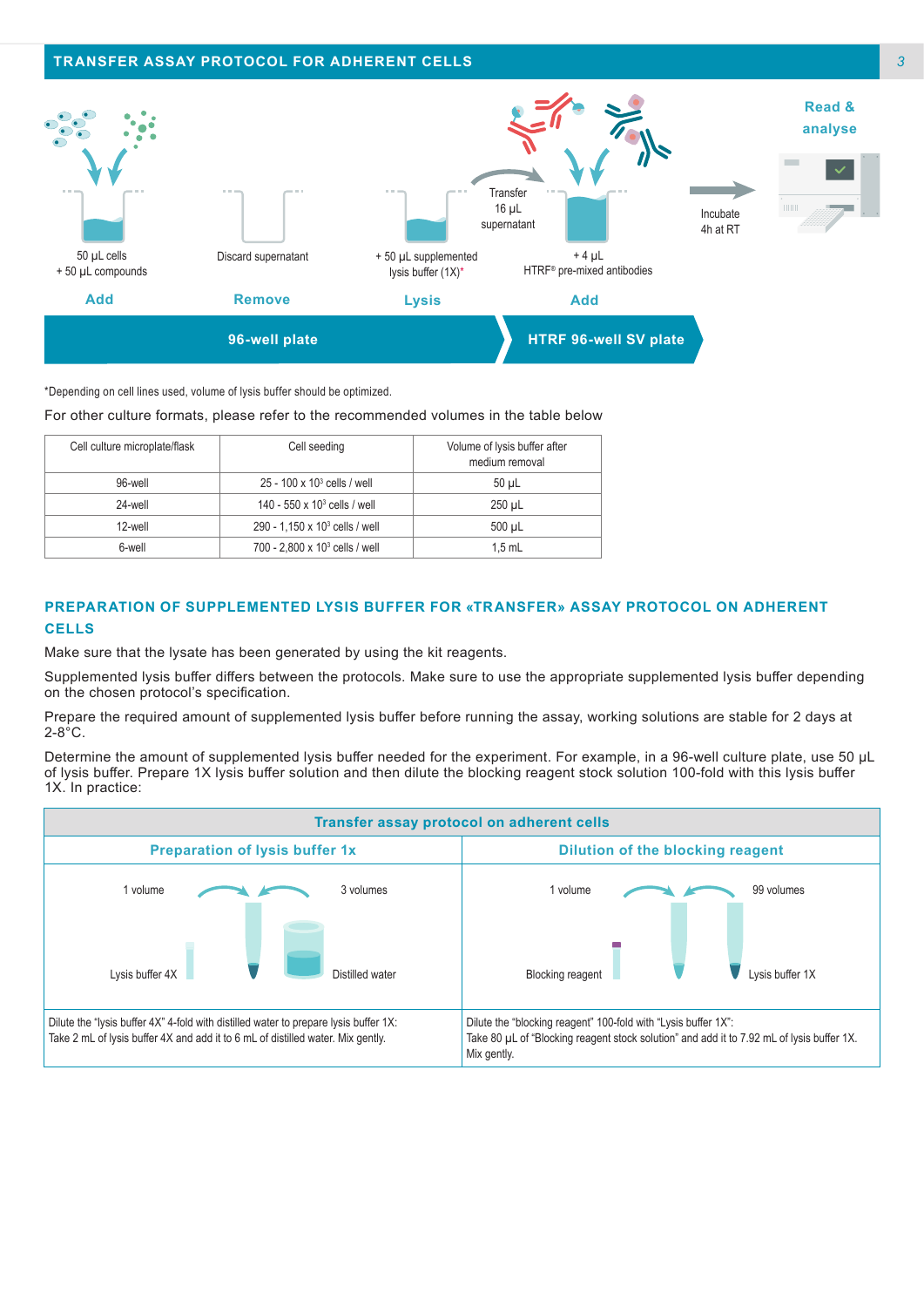#### **TRANSFER ASSAY PROTOCOL FOR ADHERENT CELLS**  *4*

|                         | <b>GENERAL LAB WORK PRIOR USING CISBIO KIT: CELLS PREPARATION</b>                                                                                                                                                                         |                                                                   |
|-------------------------|-------------------------------------------------------------------------------------------------------------------------------------------------------------------------------------------------------------------------------------------|-------------------------------------------------------------------|
|                         | Plate 50 µL of cells in 96-well tissue-culture treated plate in appropriate growth<br>medium and incubate overnight, at 37°C in CO2 atmosphere.                                                                                           |                                                                   |
| 1                       | Cell seeding densities of 50 K cells/well are generally sufficient for most cell lines, but<br>optimization of cell seeding densities is recommended.<br>Depending on receptor a starving step with serum-free medium could be essential. | 96-well culture plate                                             |
|                         | Dispense 50 $\mu$ L of compounds (2X) diluted in cell culture serum-free medium <sup>*</sup>                                                                                                                                              |                                                                   |
| $\overline{\mathbf{2}}$ | For most compound, incubation time is between 10 and 30 minutes at 37°C.<br>We recommend a time course study to determine the optimal stimulation time.                                                                                   | 96-well culture plate                                             |
| 3                       | Remove carefully cell supernatant either by aspirating supernatant or by flicking the<br>plate.                                                                                                                                           | Discard supernatant (for adherent cells)<br>96-well culture plate |
|                         | PHOSPHO-AKT DETECTION USING CISBIO KIT                                                                                                                                                                                                    |                                                                   |
|                         | Immediately add 50 $\mu$ L of supplemented lysis buffer (1X) and incubate for at least 30<br>minutes at room temperature under shaking.                                                                                                   |                                                                   |
| 4                       | Use the appropriate supplemented lysis buffer and incubate at room temperature with<br>shaking.<br>We recommend a time course study to determine the optimal lysis incubation time.                                                       | 96-well culture plate                                             |
| 5                       | After homogenization by pipeting up and down, transfer 16 $\mu$ L of cell lysate from the<br>96-well cell-culture plate to the HTRF 96-well detection plate.                                                                              |                                                                   |
|                         |                                                                                                                                                                                                                                           | 96-well culture plate<br>96-well detection plate                  |
|                         | Add $4 \mu L$ of premixed antibody solutions (vol/vol) prepared in the detection buffer.<br>Cover the plate with a plate sealer.                                                                                                          |                                                                   |
| 6                       | Incubate 4h at room temperature. Maximum signal is reached after 4h incubation<br>time, and remains stable over a period of 24 hours. Therefore, readings can be made<br>between 4h and 24h of incubation time.                           |                                                                   |
|                         | Set up your reader for Eu <sup>3+</sup> Cryptate and read the fluorescence emission at two<br>different wavelenghts (665nm and 620nm) on a compatible HTRF reader**.                                                                      | 96-well detection plate                                           |

\*\*For more information about HTRF compatible readers and for set-up recommendations, please visit our website at: www.cisbio. com/readers

### **STANDARD PROTOCOL FOR TRANSFER ASSAY PROTOCOL IN 20 µL FINAL VOLUME (AFTER LYSIS STEP)**

|                  |                      | <b>Non treated cell</b><br><b>I</b> ysate                                                                                                                                                                                                                                         | <b>Treated cell lysate</b>                      | control<br><b>Iysate</b>         | <b>Negative control</b>                            |
|------------------|----------------------|-----------------------------------------------------------------------------------------------------------------------------------------------------------------------------------------------------------------------------------------------------------------------------------|-------------------------------------------------|----------------------------------|----------------------------------------------------|
| Step             |                      | Dispense 16 µL of non treated<br>cell lysate                                                                                                                                                                                                                                      | Dispense 16 µL of treated cell<br><i>lysate</i> | Dispense 16 µL of control lysate | Dispense 16 µL of supplemented<br>lysis buffer(1X) |
| $\sim$<br>Step.  |                      | Dispense 4 µL of Premix antibody solutions: Phospho-AKT d2 antibody & Phospho-AKT Eu Cryptate antibody                                                                                                                                                                            |                                                 |                                  |                                                    |
| 3<br><b>Step</b> |                      | Cover the plate with a plate sealer. Incubate 4h Maximum signal is reached after at room temperature. Maximum signal is reached after 4h<br>incubation time, and remains stable over a period of 24 hours. Therefore, readings can be made between 4h and 24h of incubation time. |                                                 |                                  |                                                    |
| Þ<br>Step        | $\frac{1}{\sqrt{2}}$ | Remove the plate sealer and read on an HTRF compatible reader                                                                                                                                                                                                                     |                                                 |                                  |                                                    |

The Negative control is used to check the non-specific signal. The ratio between control lysate signal / non-specific signal should be greater than 2.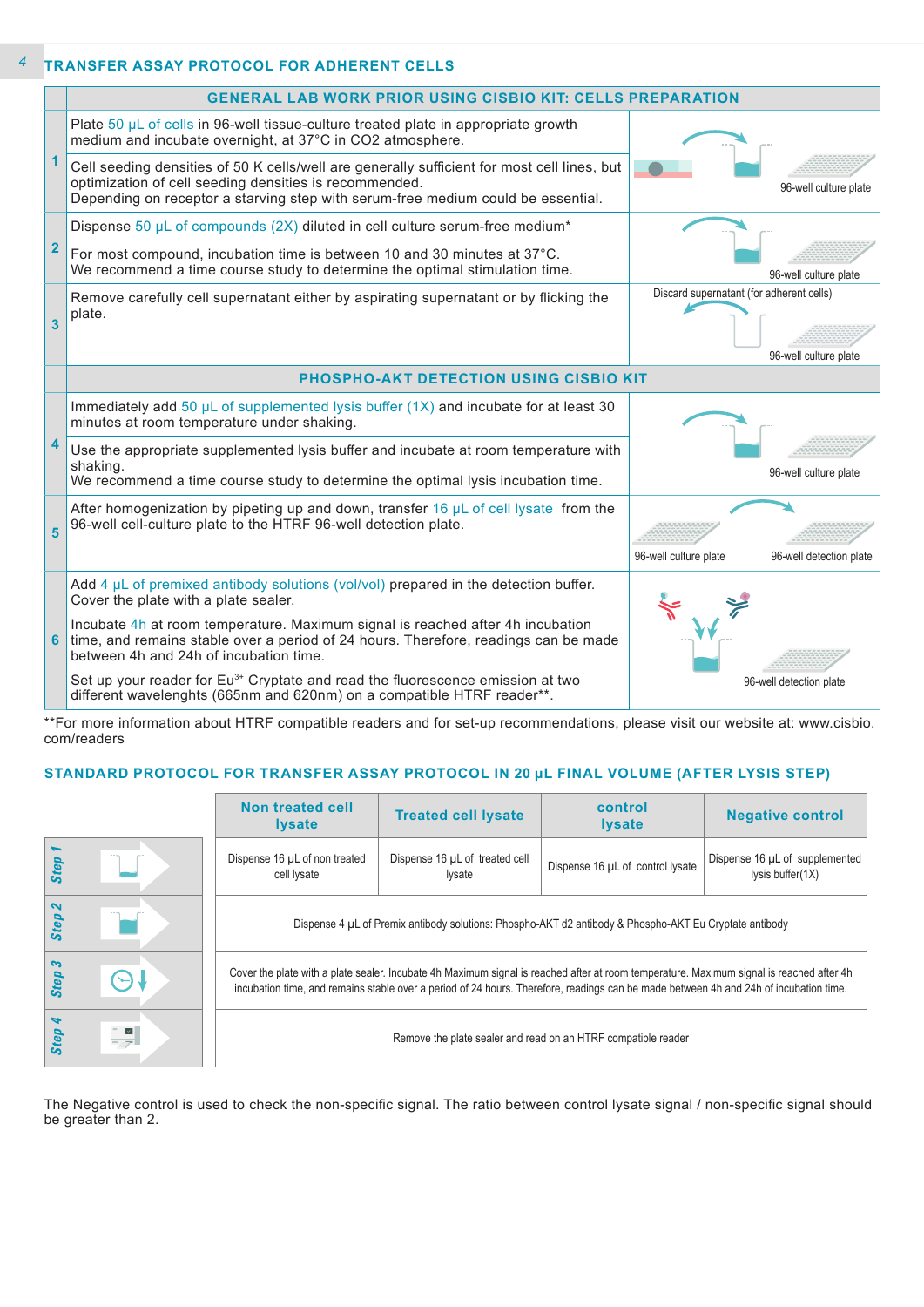

#### **PREPARATION OF SUPPLEMENTED LYSIS BUFFER «NO TRANSFER» ASSAY PROTOCOL ON SUSPENSION CELLS**

Make sure that the lysate has been generated by using the kit reagents.

Supplemented lysis buffer differs between the protocols. Make sure to use the appropriate supplemented lysis buffer depending on the chosen protocol's specification.

Prepare the required amount of supplemented lysis buffer before running the assay, working solutions are stable for 2 days at  $2-8$ °C.

Determine the amount of supplemented lysis buffer needed for the experiment. Each well requires 4μL of supplemented lysis buffer. Dilute the blocking reagent stock solution 25-fold with lysis buffer 4X. In practice:

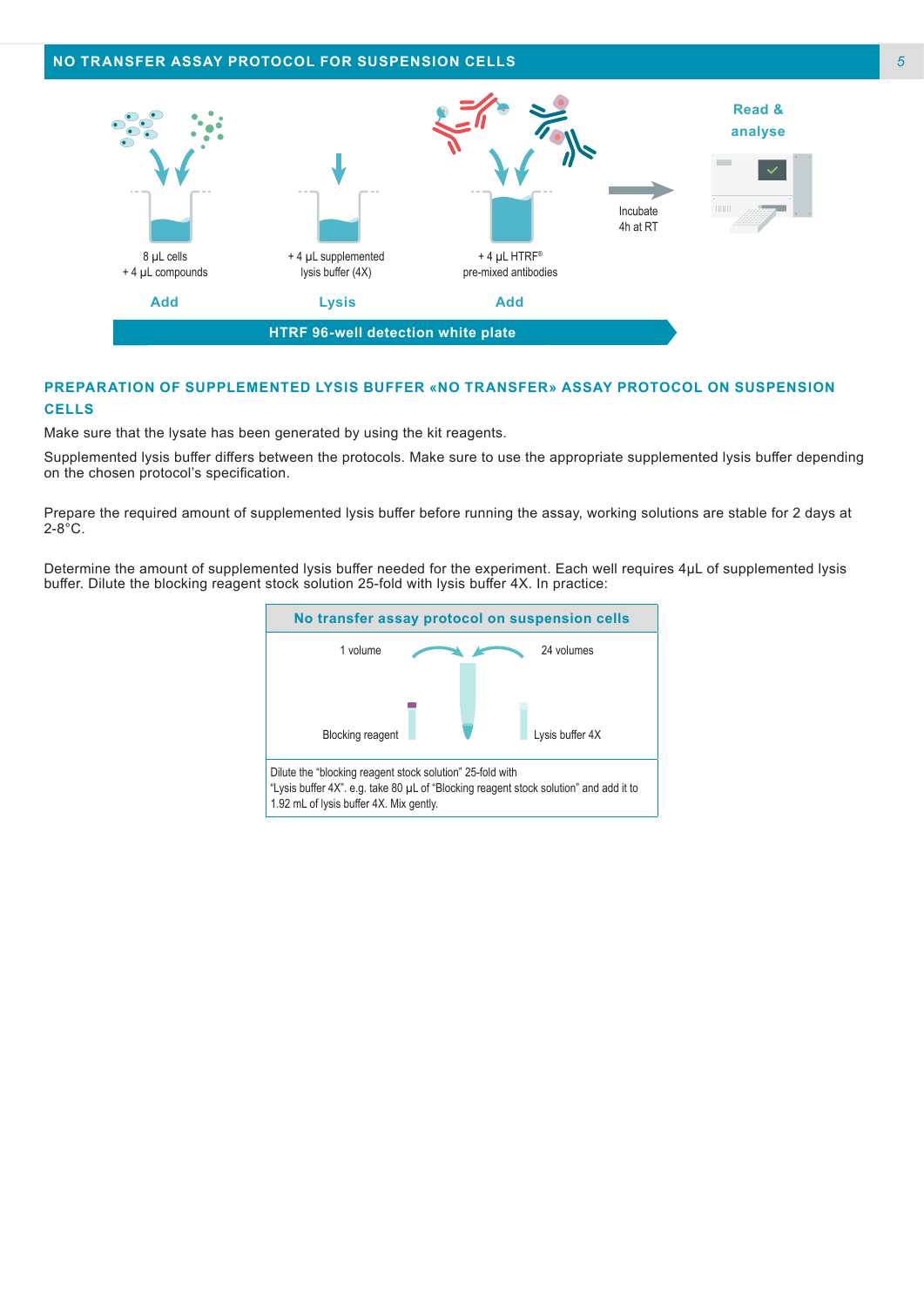#### **NO TRANSFER" ASSAY PROTOCOL FOR SUSPENSION CELLS** *6*



\*For more information about HTRF compatible readers and for set-up recommendations, please visit our website at: www.cisbio. com/readers

#### **STANDARD PROTOCOL FOR NO TRANSFER ASSAY PROTOCOL IN 20 µL FINAL VOLUME**

|                                                                                                                                                           |                                         |  | <b>Non treated cell</b><br><b>lysate</b>                                                                                                                                                                                                                                          | <b>Treated cell lysate</b>                                                           | <b>Negative control</b>                 | <b>Control lysate</b>            |
|-----------------------------------------------------------------------------------------------------------------------------------------------------------|-----------------------------------------|--|-----------------------------------------------------------------------------------------------------------------------------------------------------------------------------------------------------------------------------------------------------------------------------------|--------------------------------------------------------------------------------------|-----------------------------------------|----------------------------------|
| m<br>⋖                                                                                                                                                    | $\overline{\phantom{a}}$<br><b>Step</b> |  | Dispense 8 µl of cells                                                                                                                                                                                                                                                            |                                                                                      |                                         |                                  |
| <b>WORK</b><br>GENERAL                                                                                                                                    | $\boldsymbol{\mathsf{N}}$<br>Step       |  | Add 4 µL of your appropriate<br>medium                                                                                                                                                                                                                                            | Add 4 µL of compound<br>(3X)                                                         | Add 12 µL of your appropriate<br>medium | Dispense 16 µL of control lysate |
| ECTION                                                                                                                                                    | S<br><b>Step</b>                        |  |                                                                                                                                                                                                                                                                                   | Add 4 µL of supplemented lysis buffer (4X) and incubate for at least 30 minutes / RT |                                         |                                  |
| o<br>iso                                                                                                                                                  | 4<br><b>Step</b>                        |  | Dispense 4 µL of Premix antibody solutions: Phospho-AKT d2 antibody & Phospho-AKT Eu Cryptate antibody                                                                                                                                                                            |                                                                                      |                                         |                                  |
| <b>STEP</b><br>AKT<br>PHOSPHO                                                                                                                             | ما<br>Step                              |  | Cover the plate with a plate sealer. Incubate 4h Maximum signal is reached after at room temperature. Maximum signal is reached after 4h<br>incubation time, and remains stable over a period of 24 hours. Therefore, readings can be made between 4h and 24h of incubation time. |                                                                                      |                                         |                                  |
|                                                                                                                                                           | မ<br><b>Step</b>                        |  | Remove the plate sealer and read on an HTRF compatible reader                                                                                                                                                                                                                     |                                                                                      |                                         |                                  |
| The Negative control is used to check the non-specific signal. The ratio between control lysate signal / non-specific signal should<br>be greater than 2. |                                         |  |                                                                                                                                                                                                                                                                                   |                                                                                      |                                         |                                  |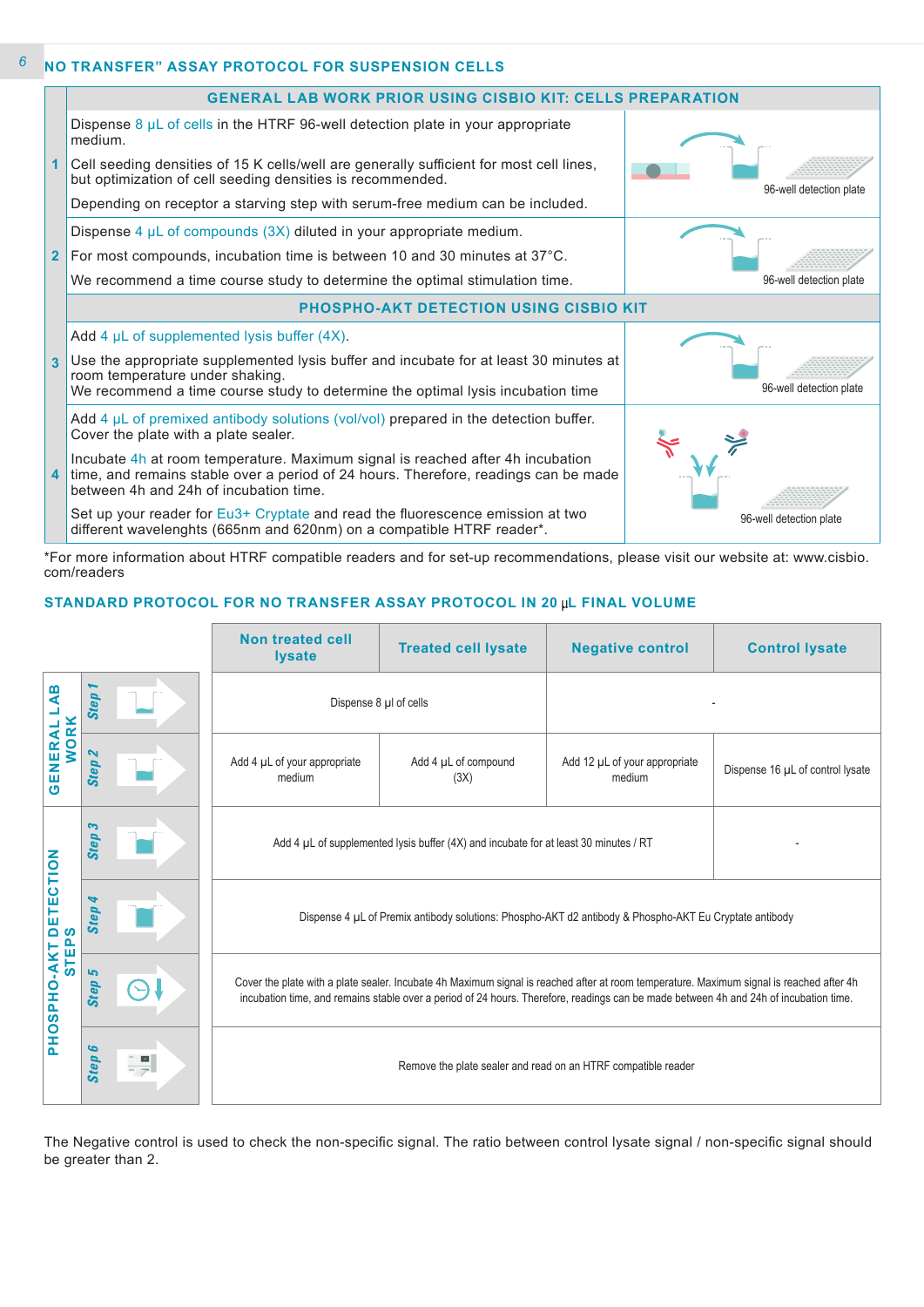#### **DATA REDUCTION & INTERPRETATION**

1. Calculate the ratio of the acceptor and donor emission signals for each individual well.

$$
Ratio = \frac{Signal 665 nm}{Signal 620 nm} \times 10^4
$$

2. Calculate the % CVs. The mean and standard deviation can then be worked out from ratio replicates.

$$
CV (\%) = \frac{Standard deviation}{Mean Ratio} \times 100
$$

For more information about data reduction, please visit www.cisbio.com/data-reduction

#### **RESULTS**

These data should be considered only as an example (readings on PHERAstarFS with flash lamp). Results may vary from one HTRF® compatible reader to another.

The curves are drawn up by plotting HTRF® Ratio versus the log [compound] concentrations.

Results onHEK cells (50 000 cells/well), using the two-plate assay protocol for adherent cells

Cells were activated with IGF for 10 minutes and then lysed with 50 µL of supplemented lysis buffer for 30 minutes at room temperature.

|                       | phospho-AKT<br>results |       |
|-----------------------|------------------------|-------|
| log [compound]<br>(M) | Ratio                  | CV%   |
| 0 (basal)             | 1121                   | 7.0%  |
| $-10.2$               | 2780                   | 1.0%  |
| $-9.6$                | 3769                   | 2.0%  |
| $-9.0$                | 9107                   | 5.0%  |
| $-8.4$                | 18665                  | 4.0%  |
| $-7.8$                | 24712                  | 14.0% |
| $-7.2$                | 31622                  | 1.0%  |
| $-6.6$                | 31735                  | 2.0%  |
| $-6.0$                | 31238                  | 1.0%  |

| Negative control      | 1000 | 2.0% |
|-----------------------|------|------|
| <b>Control lysate</b> | 4100 | 4.0% |